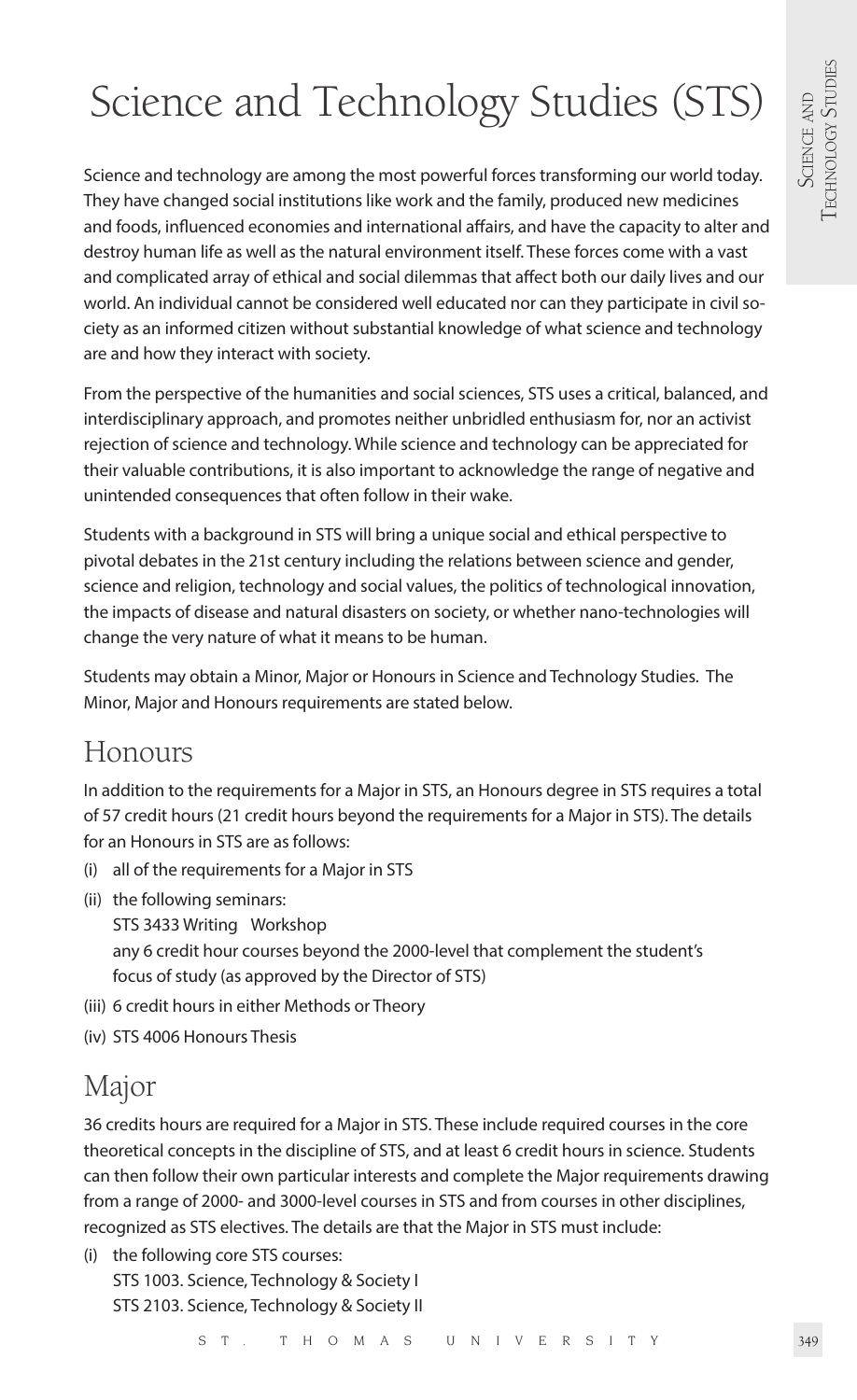STS 3103. Science, Technology & Society III

- (ii) at least 6 credit hours in science (selected from: STS 1503/1513 Principles of Biology I/II)
- (iii) a total of 9 credit hours selected from any 2000-level STS course (and which may include no more than 6 credit hours electives from ENG 2313, ENG 2393, ENVS 2023, SOC 2323, GRID 2206)
- (iv) a total of 15 credit hours selected from any 3000-level STS course (and which may include no more than 6 credit hours electives selected from ECON 3323, ENVS 3013, HIST 3403, HIST 3423, POLS 3213, RELS 3513, RELS 3523, SOC 3523, SOC 3693)

# Minor

18 credits hours are required for a Minor in STS. These must include:

- (i) STS 1003. Science, Technology & Society I, and
- (ii) an additional 15 credit hours in STS courses at the 2000-3000 level (which may include no more than 6 credit hours from courses in other disciplines, recognized as STS electives. See list of non-STS courses under sections (iii) and (iv) of the requirements for Majors.)

# Program Approval

All students contemplating either a Major or an Honours in Science and Technology Studies must obtain the approval of the Program Director for their proposed course of studies before the end of their second year. Any and all subsequent changes to their course of studies must also have the approval of the Program Director.

# Course Offerings

# **STS-1003. Science, Technology and Society I**

Science and technology are among the most powerful forces in our world today and come with a vast and complicated array of social, ethical, political, legal, and economic implications. This course introduces students to the core theories and various branches of the dynamic field of Science and Technology Studies (STS) in order to facilitate thoughtful analysis of the intertwined relations among science, technology, and society.

# **STS-2103. Science, Technology and Society II**

This course provides an intermediate-level study of the core theories and various branches of the dynamic field of Science and Technology Studies (STS) in order to facilitate thoughtful analysis and discussion of relevant topics which may include: science and public policy, STS and the environment, science and the media, the public understanding of science, gender and science, and/or expertise and scientific knowledge production. Prerequisite: STS 1003.

# **STS-2123. Food, Science & Sustainability (ENVS)**

This course explores the relationships in our society among science, technology, and food by examining the ways that technology and scientific knowledge have altered food production. In addition, we will look more broadly at how our technical relationship to food has laid the foundations of modern civilization. We will also look at advocates of alternative modes of food production and consumption who claim to redress some of the dilemmas of our modern food ways.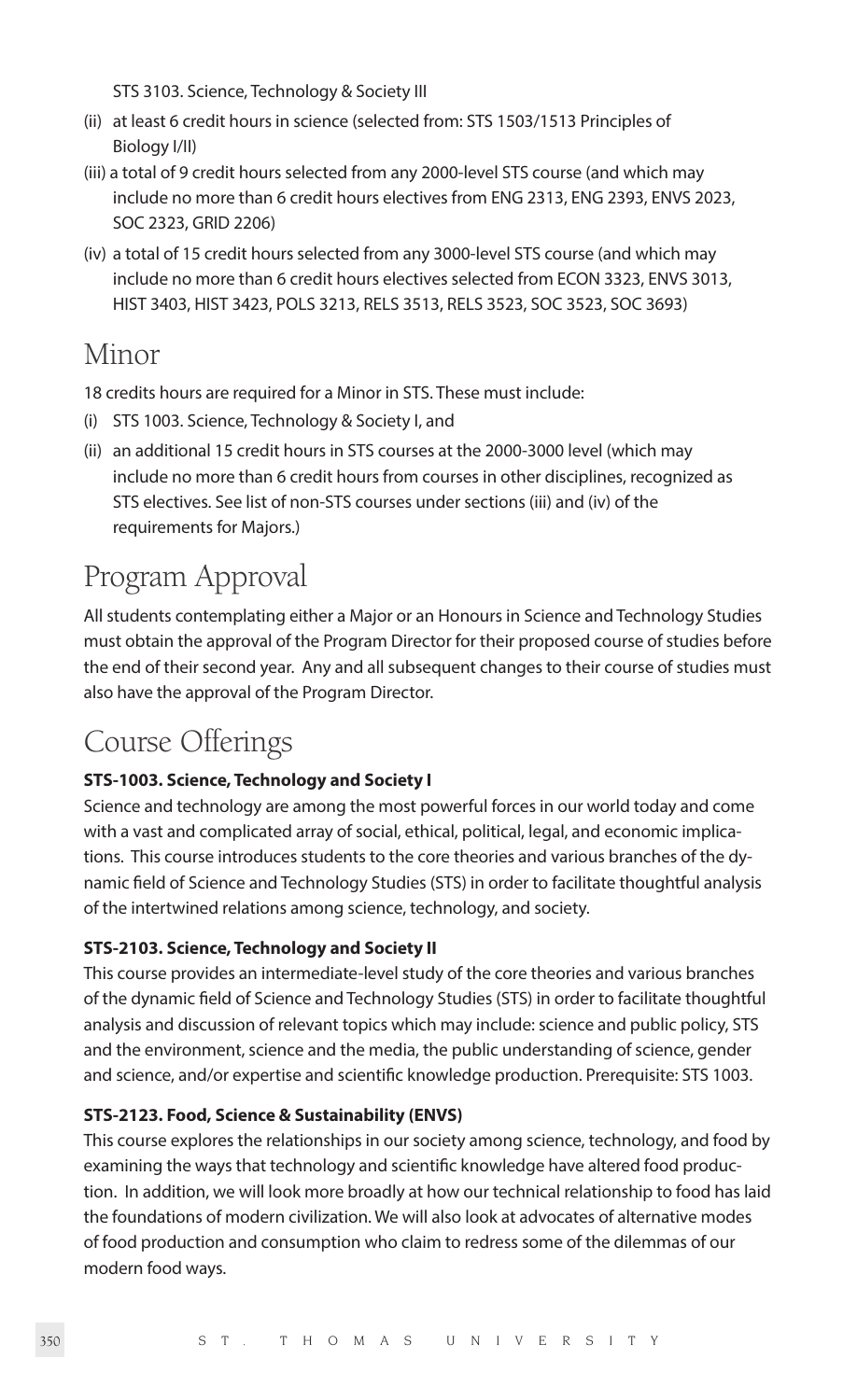# **STS-2243. Science and Technology in World History: From Pre-History to 1543**

Examines the transformation of civilizations around the world by technologies such as stone tools, catapults, hydraulic engineering, metallurgy, and gunpowder. Also examines the growth of the abstract, theoretical sciences of astronomy, mathematics, and medicine in various regions including China, the Americas, Egypt and Greece. Aims to understand the social, political, economic, and religious consequences of science and technology from the Paleolithic Era to the mid-16th century.

# **STS-2253. Science and Technology in World History: From 1543 to the Present**

Examines the transformation of civilizations around the world by technologies such as steam engines, electricity, airplanes, and nuclear bombs. Also examines the development and impact of new scientific theories of universal gravitation, evolution, genetics, and bioengineering. Aims to understand the social, political, economic, and religious consequences of science and technology from the mid-16th century to the present.

# **STS-2313. Energy and Society (ENVS)**

This course examines energy systems (oil, gas, coal, hydroelectric, nuclear, and renewable) both historically and in the contemporary world, in terms of environmental and economic impacts, theories of technological change in their creation, deployment, and decommissioning, as well as public policy issues.

# **STS-2403. Science, Technology, and War (HMRT 2283)**

This course explores the development of modern techniques, technologies, and social systems for the purposes of making war. It also explores how wars change societies, technologically, socially, and structurally. Note: Students who have taken STS-1403 will not receive credit for STS-2403.

### **STS-2413. Science, Technology, and Innovation**

This course examines the field of science and technology studies (STS) with a focus on science and technological-based innovation, historically and in the contemporary world. The course will offer students an opportunity to critically evaluate theories of technological change, and science and technology in globalization, and the post-modern economy. Students will also be expected to critically discuss implications for public policies in the areas of research and development, science and technology, and innovation. No pre-requisites required.

### **STS-2503. Plagues and Peoples**

This course studies the impact of disease epidemics on human populations and on economic, social, intellectual, religious, and political aspects of life from ancient times to the present.

### **STS-2603. Animals: Rights, Consciousness, and Experimentation**

This course is an introduction to the scientific, legal, philosophical, and political debates over animal rights, animal consciousness, and animal experimentation.

# **STS-2623. Human Anatomy (BIOL)**

This course will provide students with an examination of human anatomy with emphasis on the structure and function of the skeletal, muscular and nervous systems. This course is clinically oriented, in that it uses case studies to emphasize the importance of fundamental knowledge of anatomy for clinical work. The emphasis in this class is on learning and understanding rather than on memorizing; the class is structured to foster the retention of workable knowledge. Prerequisites: None.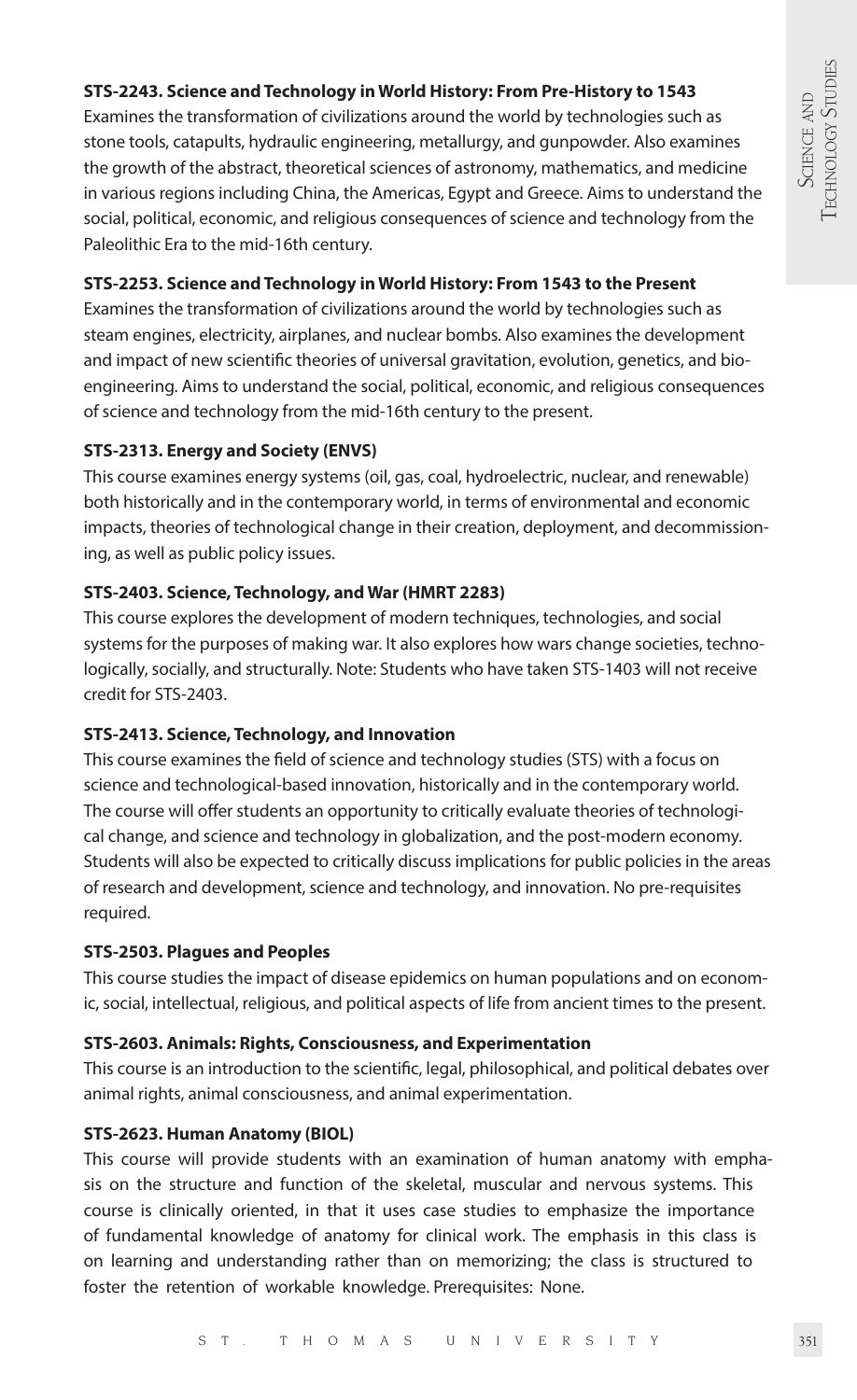#### **STS-2703. History of Life Sciences**

This course examines the historical background and development of the life sciences from the ancient Greek world to the present. Particular attention will be focused on the fields of biology, ecology, medicine and genetics.

# **STS-2903. The Politics of Science**

This course introduces students to the many ways in which science interacts with political interests. This includes the ways in which political considerations from outside of science and elected officials influence the development of science. It also includes the ways in which political interests from within science itself control the development of science and how scientific concerns often guide the development of public policies made by politicians.

#### **STS-2913. Communicating Science In Democracy**

In modern democratic societies, the sciences are dominant forces that affect everyone. This course examines how critical scientific issues are communicated to (or with), members of the public, government, and within the scientific community itself. The basic question we will be exploring is: What science communication strategies work, what don't work, and most importantly, why? This course explores the relationship between the communication of complex scientific issues and democracy.

### **STS 3003 - Scientific Reasoning**

This course provides students with the tools needed to pursue research in Science and Technology Studies. The course will typically cover the basic elements of a traditional conceptual framework used by scientists to describe their work, including the concepts of prediction, testing, theoretical models, and scientific change over time, as well as the basic elements of alternative theoretical frameworks. Some mathematical content. Prerequisite: at least 9 credit hours in STS or permission of the instructor.

#### **STS-3013. Controversies in Science and Technology**

This course explores controversial issues involving science and technology in order to investigate the underlying dynamics of science and technology themselves since it is during controversies that the normally hidden social dimensions of techno-science become more explicit. Various controversies, such as climate change, transgenic foods, biofuels, and chemical additives in food are studied to reveal the rhetorical tools, underlying assumptions, and social, political, economic, and philosophical struggles embedded within science and technology. Prerequisite: STS 1003.

# **STS-3043. Heaven and Earth: Astronomy and Matter Theories from the Ancient World to the Scientific Revolution**

This course explores theories explaining the structure and material makeup of the universe from ancient times to the Scientific Revolution. Technical details of astronomy and matter theories are examined in philosophical, theological, and medical contexts. Topics include: the shift from an earth-centered to a sun-centered astronomy, medical astrology, the shift from ancient atomism to mechanistic theories of matter, and the implications of postulating empty space in the macro and micro universe.

### **STS-3063. Science, Religion, and Galileo's Trial (HMRT 3283)**

Examines the complex interactions between Western science and the Judeo-Christian religious tradition in the ancient, medieval, and early modern periods culminating with a close study of Galileo's trial by the Inquisition in 1632 to reveal how variable and complex interactions between science and religion have been characterized at different times by con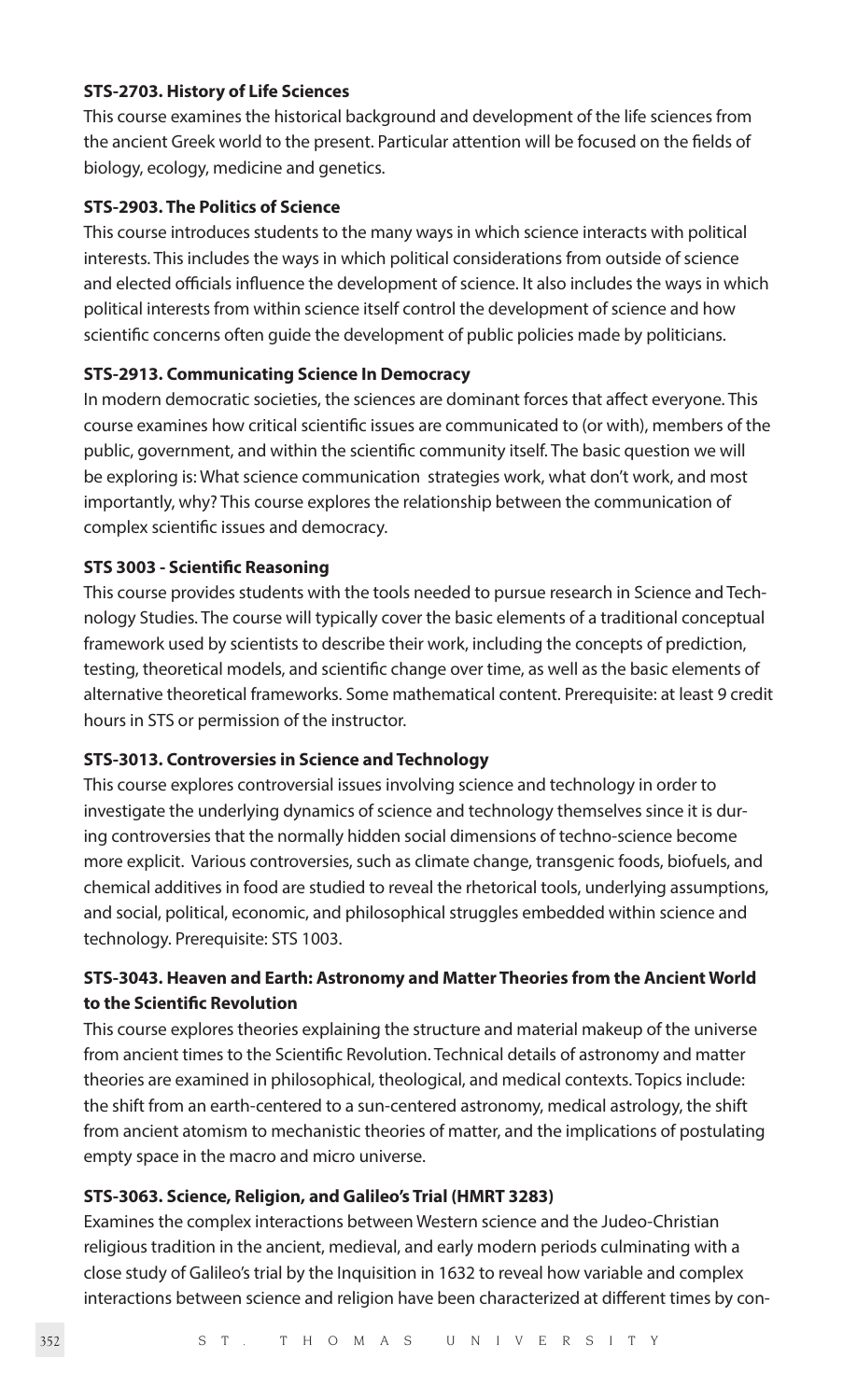flict, cooperation, separation, understanding, misunderstanding, dialogue, and alienation. Prerequisite: STS 2243 or permission of the instructor.

# **STS 3103 - Science, Technology & Society III**

This course further develops an integrative understanding of the core theories and various branches of the dynamic field of Science and Technology Studies (STS) through an advanced study of the theoretical roots and current trends in the discipline. Students will develop skills in critical thinking, research, as well as written and oral presentations by applying theoretical perspectives to different case studies. Prerequisite: STS 2103.

# **STS-3163. Contemporary Perspectives on Science and Religion**

This course examines the recent debates over the relation between science and religion. A resurgence of interest in these debates has been sparked by developments in the sciences, particularly in physics and genetics, as well as by a newly-emerging understanding of what science is. The central questions include whether science and religion are compatible and whether recent developments in the sciences give new answers to religious and theological questions. Readings will represent all sides of these debates. Prerequisite: STS 2253 or permission of the instructor.

# **STS-3203. Science, Technology and Nature (ENVS)**

In this seminar, students will be asked to question the boundary between culture and nature. Although we will explore how humans have made and remade the "natural" world, often with technologies of almost unimaginable power, we will also consider how natural forces - the sun, the soil, horses, rivers, germs, insects, even gravity - shape our built environments.

# **STS-3303. Sex, Science & Gender (HMRT 3263)**

This course examines how scientific research, in the late 19th and 20th centuries, has shaped common conceptions of sex behaviour and how this scientific knowledge has also been shaped by cultural conceptions of gender roles and "normal" behaviour.

# **STS-3413. God, Nature, and Charles Darwin**

This course examines the complex interactions between theories of biological evolution and Christianity. Beginning with ancient Greek theories of how species arise, the course will focus primarily on the social, political, economic, techno-scientific, and religion contexts of the 19th century when ideas of species transmutation or evolution were discussed. Pre-requisite: a minimum of 9 credit hours beyond the 1000-level.

# **STS-3433.Writing Workshop**

This course enhances skills in writing and oral presentations within the context of major themes in the discipline of STS. It is recommended for students planning to undertake honours studies in STS and 4000-level seminars as well as for students wishing to pursue graduate studies or careers requiring accomplished written and oral presentation skills. Prerequisite: permission of the instructor.

# **STS-3503. Feminism and Techno-Science (GEND) (HMRT 3273)**

Examines a variety of feminist perspectives on science and technology which suggest that scientific authority (particularly in the biological and life sciences) rationalizes and normalizes gender stereotypes and inequalities, and also marginalizes women from its institutions. The content and positions of various perspectives (as well as counter-arguments) are studied for their political, philosophical, and epistemic assumptions. Prerequisite: at least 9 credit hours in STS or permission of the instructor.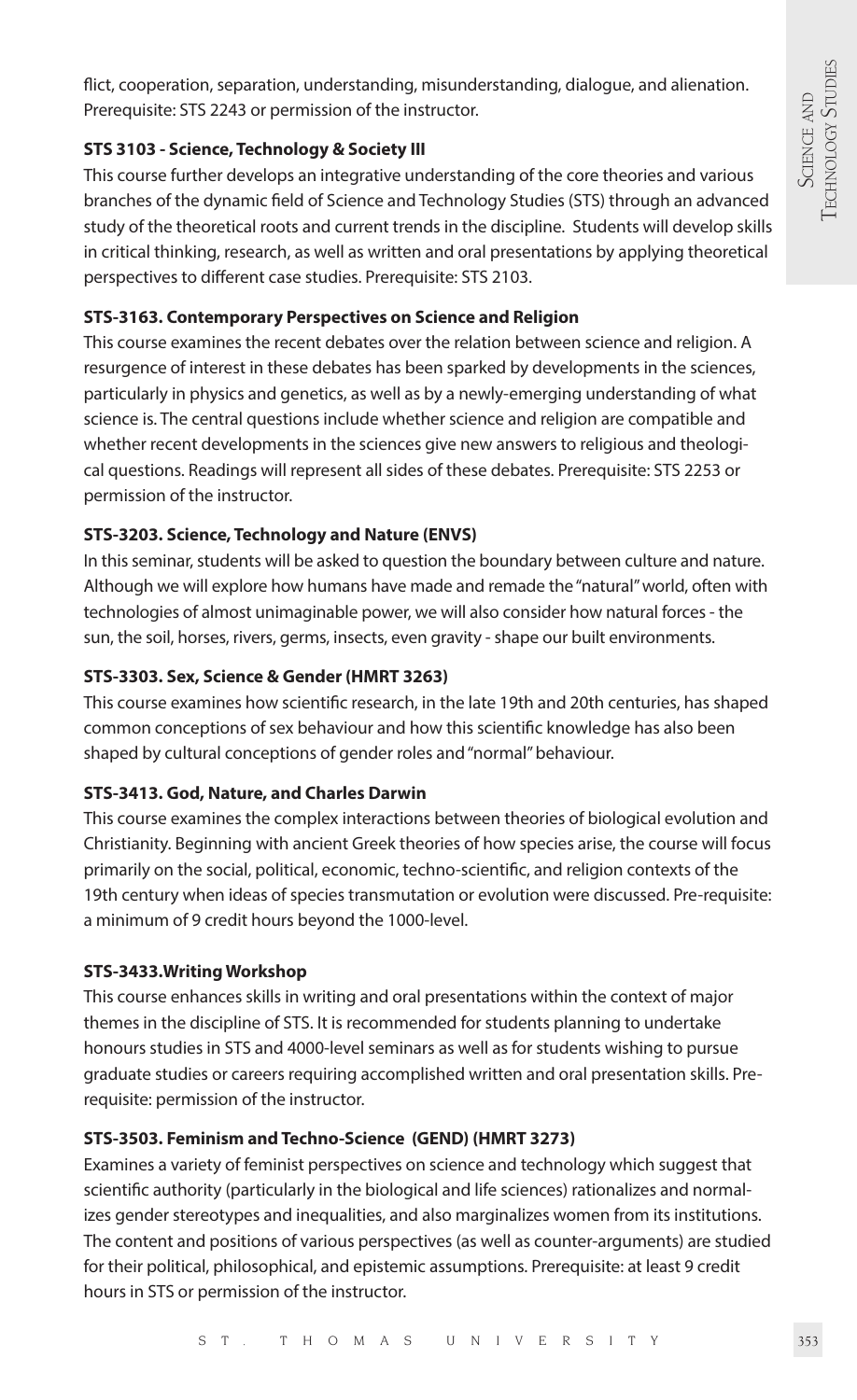# **STS-3533. Science and Scientific Knowledge**

This course examines the study of science and scientific knowledge from a sociological perspective. It focuses on the effort of the Edinburgh School to provide a materialist resolution to the debate between positivist and relativist epistemologies.

# **STS-3563. Philosophy of Science (PHIL)**

This course will examine science from the perspective of philosophy. Topics will include the historical relation between science and philosophy, the differences between the social and the physical sciences, the nature of scientific change in history, the role of values in science, the reality of 'theoretical' objects of science, and feminist alternatives to traditional scientific research. Examples will be drawn from both the physical and the social sciences. Prerequisite: at least 9 credit hours in STS or permission of the instructor.

### **STS-4006. Honours Thesis**

Students in their fourth year of the Honours program in Science and Technology Studies will register for this course and receive credit for it upon successful completion of their Honours thesis.

# **STS-4103. Independent Study**

Special courses in topics not normally covered in regular course offerings in Science and Technology Studies. Students work closely with a faculty member on a project involving independent research. Approval must be given by the Director.

# Science Courses

St. Thomas offers courses in the Sciences. These courses can be taken either as science courses or as courses in Science and Technology Studies. Students ought to note that these courses are not deemed to be suitable prerequisites for upper level science courses at UNB.

# **BIOL/STS-1503. Principles of Biology I**

This course introduces students to the study of life. Topics include the scientific method, biological molecules, cell structure and function, energy flow, respiration, and photosynthesis.

# **BIOL/STS-1513. Principles of Biology II**

This course examines mitosis, meiosis, and genetics. Surveys the structure, function, and evolution of the kingdoms of life. Discusses the basics of ecology, culminating in ecological interactions and the impact of humans on the planet.

In addition to the courses listed immediately above, students may use any courses in the Sciences to count toward the Minor, Major and Honours in Science and Technology Studies. Students may apply more than one methods course toward their Major or Honours only with the approval of the Program Director.

# Courses at the University of New Brunswick

The University of New Brunswick offers a number of courses in the Sciences and courses that fall under the description of Science and Technology Studies but are offered by departments such as history and sociology. St. Thomas students who wish to register for any of the courses described immediately above may do so only with the approval of the Director of Science and Technology Studies and the approval of the Registrar's Office.

*NOTE: Not all courses listed are offered each year. Please consult with the Director for more information about current and planned course offerings.*